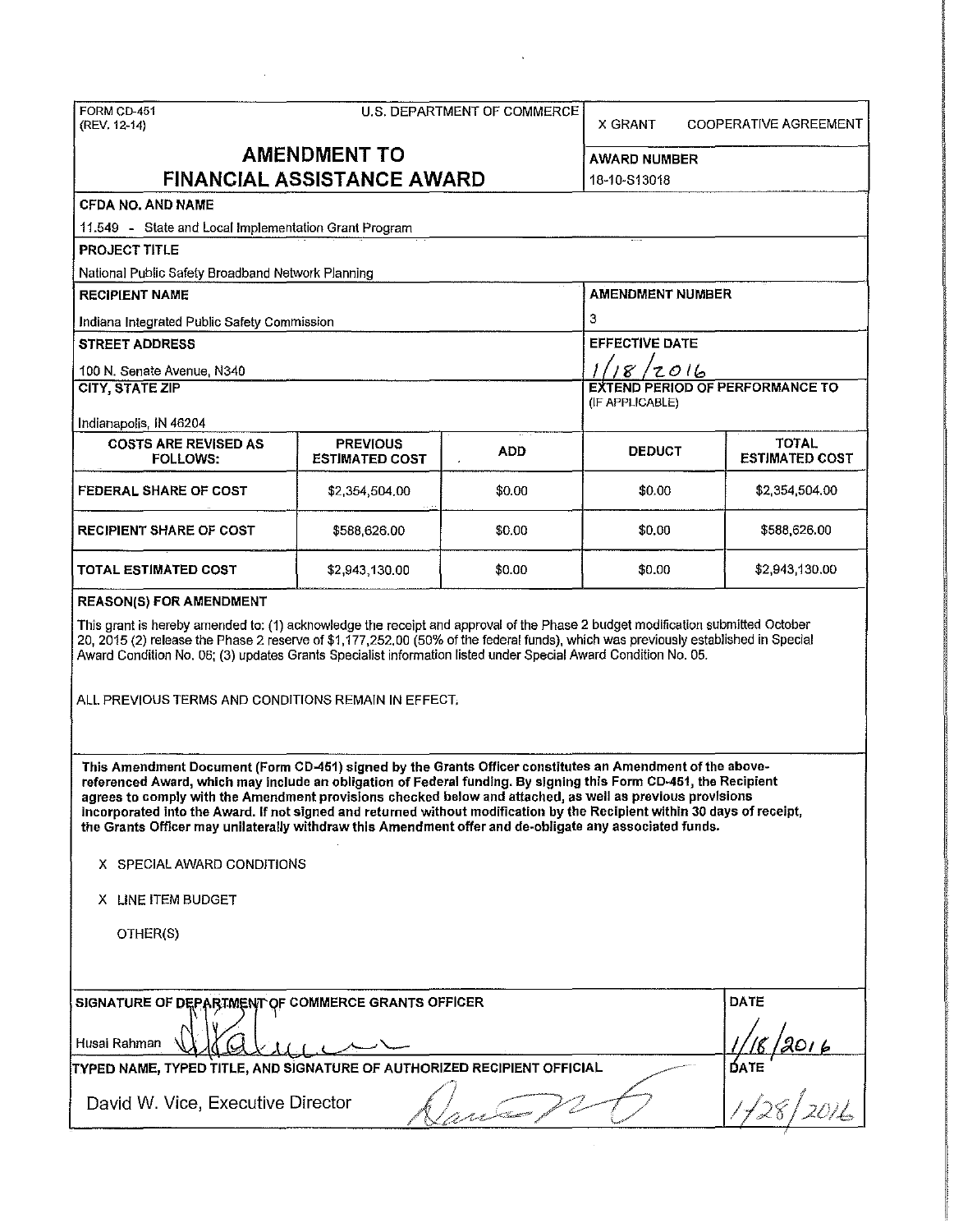Award Number: 18-10-813018, Amendment Number 3 Federal Program Officer: Carolyn Dunn Requisition Number: 813018 Employer Identification Number: 35-6000158 Dun & Bradstreet No: 136246308 Recipient ID: 1811559 Requestor ID: 1811559

### Award ACCS Information

| ---------------------------------- |             |              |                        |                  |                          |
|------------------------------------|-------------|--------------|------------------------|------------------|--------------------------|
| Burcau<br>- Code -                 | <b>COCV</b> | Proloct-Task | <b>Ora Code</b>        | <b>Obl Class</b> | <b>Obligation Amount</b> |
|                                    | 2013        | 8150000-000  | 11-00-0000-00-00-00-00 | 41-19-00-00      | \$0.00                   |

#### **Award Contact Information**

| <b>Contact Name</b> |                |                     |               |
|---------------------|----------------|---------------------|---------------|
| Vice<br>David       | Administrative | dvice@lpsc.in.gov   | 317.232 8993  |
| Jeanne E Corder     | Technical      | jcorder@ipsc.in.gov | 317-828-86334 |

# NIST Grants Officer:

Husai Rahman 100 Bureau Drive, MS 1650 Gaithersburg, MD 20899-1650 (301) 975-4355

### NIST Grants Specialist:

Samantha Wigglesworth 100 Bureau Drive, MS 1650 Gaithersburg, MD 20899-1650 (301) 975-4166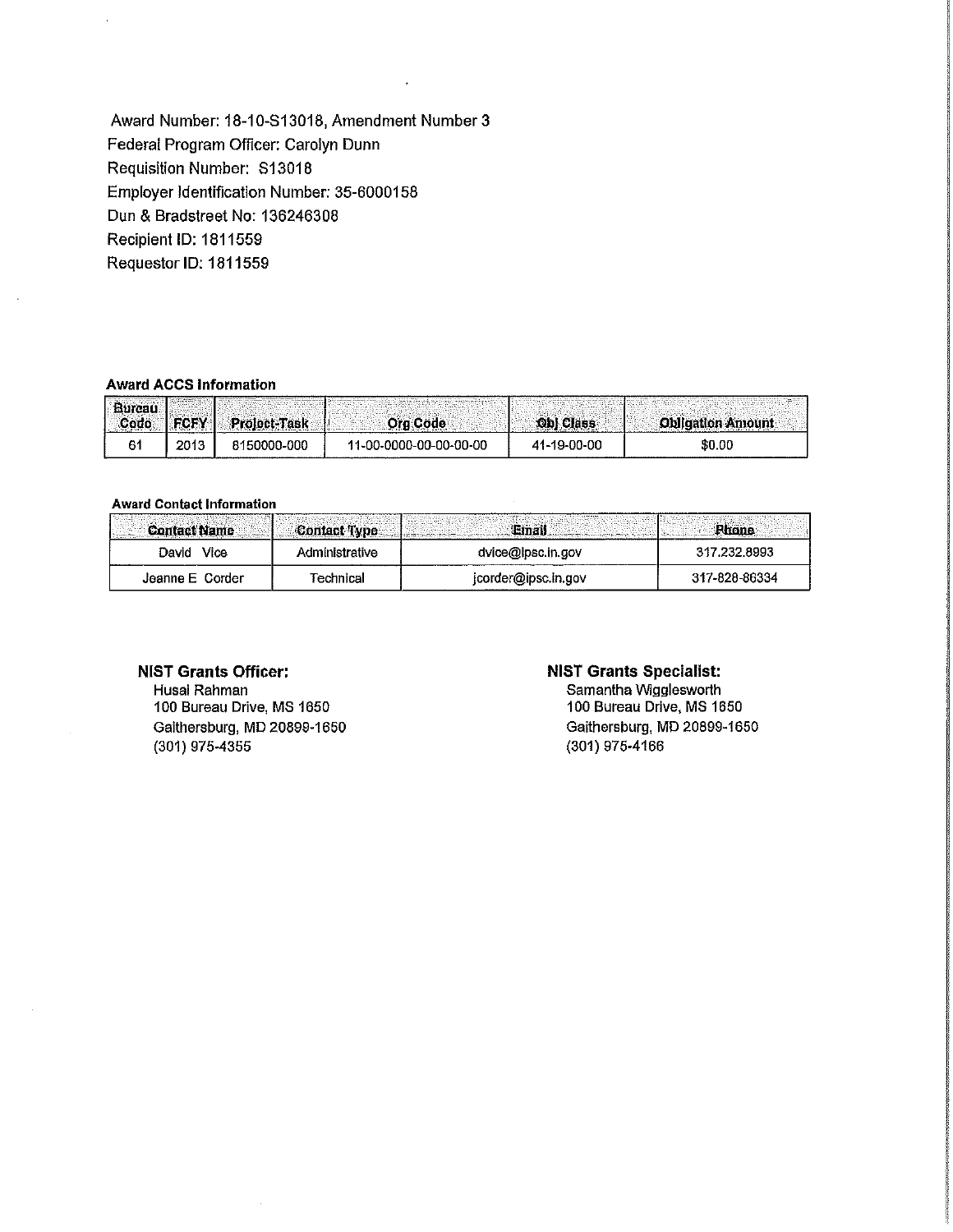Grant Award Number: 18-10-513018 Recipient Organization: Indiana Integrated Public Safety Commission Amendment No. 03

# **National Institute of Standards and Technology State and Local Implementation Grant Program Special Award Conditions**

## **5. The Grant Specialist's name, address, telephone number and email address:**

Samantha Wigglesworth National Institute of Standards and Technology 100 Bureau Drive, Mail Stop 1650 Gaithersburg, Maryland 20899-1650 Telephone: 301-975-4166 Samantha. Wigg lesworth@nist.gov

### **6. Revised ·Award Payments Conditions**

This award has the following control or withdrawal limits set in the Automated Standard Application for Payments (ASAP):

| None                                                                  |
|-----------------------------------------------------------------------|
| Agency Review required for all withdrawals (see explanation<br>below) |
| Agency Review required for all withdrawal requests over<br>5          |
| (see explanation below)                                               |
| Maximum Draw Amount controls (see explanation below):                 |
| each month                                                            |
| each quarter                                                          |
| \$<br>each year                                                       |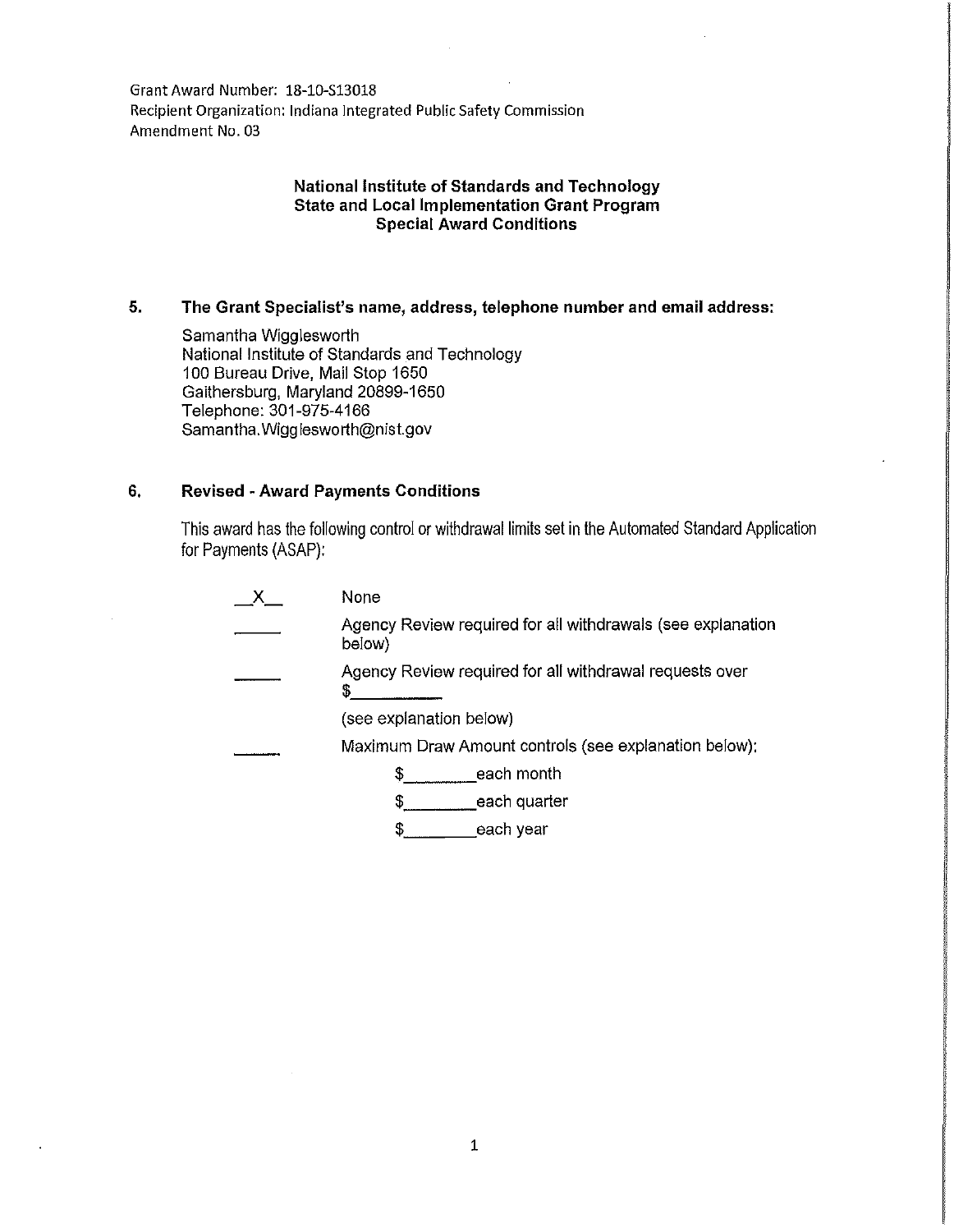|                                                                |        |                |                                    |                       | <b>BUDGET INFORMATION - Non-Construction Programs</b>                       |                       |              |                    |            |            | OMB Approval No. 0348-0044     |
|----------------------------------------------------------------|--------|----------------|------------------------------------|-----------------------|-----------------------------------------------------------------------------|-----------------------|--------------|--------------------|------------|------------|--------------------------------|
|                                                                |        |                |                                    |                       | <b>SECTION A - BUDGET SUMMARY</b>                                           |                       |              |                    |            |            |                                |
| <b>Grant Program</b><br>Catalog of Federal<br>Domestic Assist. |        |                | <b>Estimated Unobligated Funds</b> |                       |                                                                             | New or Revised Budget |              |                    |            |            |                                |
| Function<br><b>Number</b><br>or Activity<br>(b)<br>(a)         |        | Federal<br>(c) |                                    | Non-Federal<br>$\phi$ |                                                                             | Federal<br>(e)        |              | Non-Federal<br>(1) |            |            | Total<br>$\left( 9\right)$     |
| State and Local Implementation Grant<br>1.<br>Program          | 11.549 |                |                                    |                       |                                                                             | $\sqrt{s}$            | 2,354,504.00 | \$                 | 588,626.00 | \$         | 2,943,130.00                   |
| 2.                                                             |        |                |                                    |                       |                                                                             |                       |              |                    |            |            |                                |
| jз.                                                            |        |                |                                    |                       |                                                                             |                       |              |                    |            |            |                                |
| 4.                                                             |        |                |                                    |                       |                                                                             |                       |              |                    |            |            |                                |
| <b>TOTALS</b><br>is.                                           |        |                |                                    |                       |                                                                             |                       |              |                    |            |            |                                |
|                                                                |        |                |                                    |                       | <b>SECTION B - BUDGET CATEGORIES</b><br>GRANT PROGRAM, FUNCTION OR ACTIVITY |                       |              |                    |            | Total      |                                |
|                                                                |        |                |                                    |                       |                                                                             |                       |              |                    |            |            |                                |
| <b>5. OBJECT CLASS CATEGORIES</b>                              |        | (1)            | <b>FEDERAL</b>                     | (2)                   | NON FEDERAL                                                                 | (3)                   |              | (4)                |            |            | (5)                            |
| a. Personnel                                                   |        |                |                                    | \$                    | 459,864.00                                                                  |                       |              |                    |            | \$         | 459,864.00                     |
| b. Fringe Benefits                                             |        |                |                                    | \$                    | 128,762.00                                                                  |                       |              |                    |            | \$         | 128,762.00                     |
| c. Travel                                                      |        | \$             | 343,354.00                         |                       |                                                                             |                       |              |                    |            | \$         | 343,354.00                     |
| d. Equipment                                                   |        |                |                                    |                       |                                                                             |                       |              |                    |            | \$         |                                |
| e. Supplies                                                    |        | \$             | 4,800.00                           |                       |                                                                             |                       |              |                    |            | $\pmb{\$}$ | 4,800.00                       |
| f. Contractual                                                 |        | \$             | 1,930,850.00                       |                       |                                                                             |                       |              |                    |            | \$         | 1,930,850.00                   |
| g. Construction                                                |        |                |                                    |                       |                                                                             |                       |              |                    |            | \$         |                                |
| h. Other                                                       |        | \$             | 75,500.00                          |                       |                                                                             |                       |              |                    |            | \$         | 75,500.00                      |
| i. Total Direct Charges (sum of 6a-6h)                         |        | \$             | 2,354,504.00                       | $\pmb{\mathbb{S}}$    | 588,626.00                                                                  |                       |              |                    |            | $\sqrt{2}$ | 2,943,130.00                   |
| j. Indirect Charges                                            |        |                |                                    |                       |                                                                             |                       |              |                    |            |            |                                |
| k. TOTALS (sum of 6i and 6j)                                   |        | \$             | 2,354,504.00                       | $\mathfrak{F}$        | 588,626.00                                                                  |                       |              |                    |            | \$         | 2,943,130.00                   |
|                                                                |        |                |                                    |                       |                                                                             |                       |              |                    |            |            |                                |
| PROGRAM INCOME<br>17.                                          |        |                |                                    |                       |                                                                             |                       |              |                    |            |            | Standard Form 424A (Rev. 4-92) |

 $\sim$ 

=------===== ="""'"-""''

Previous Edition Usable Prescribed by OMB Circular A-102